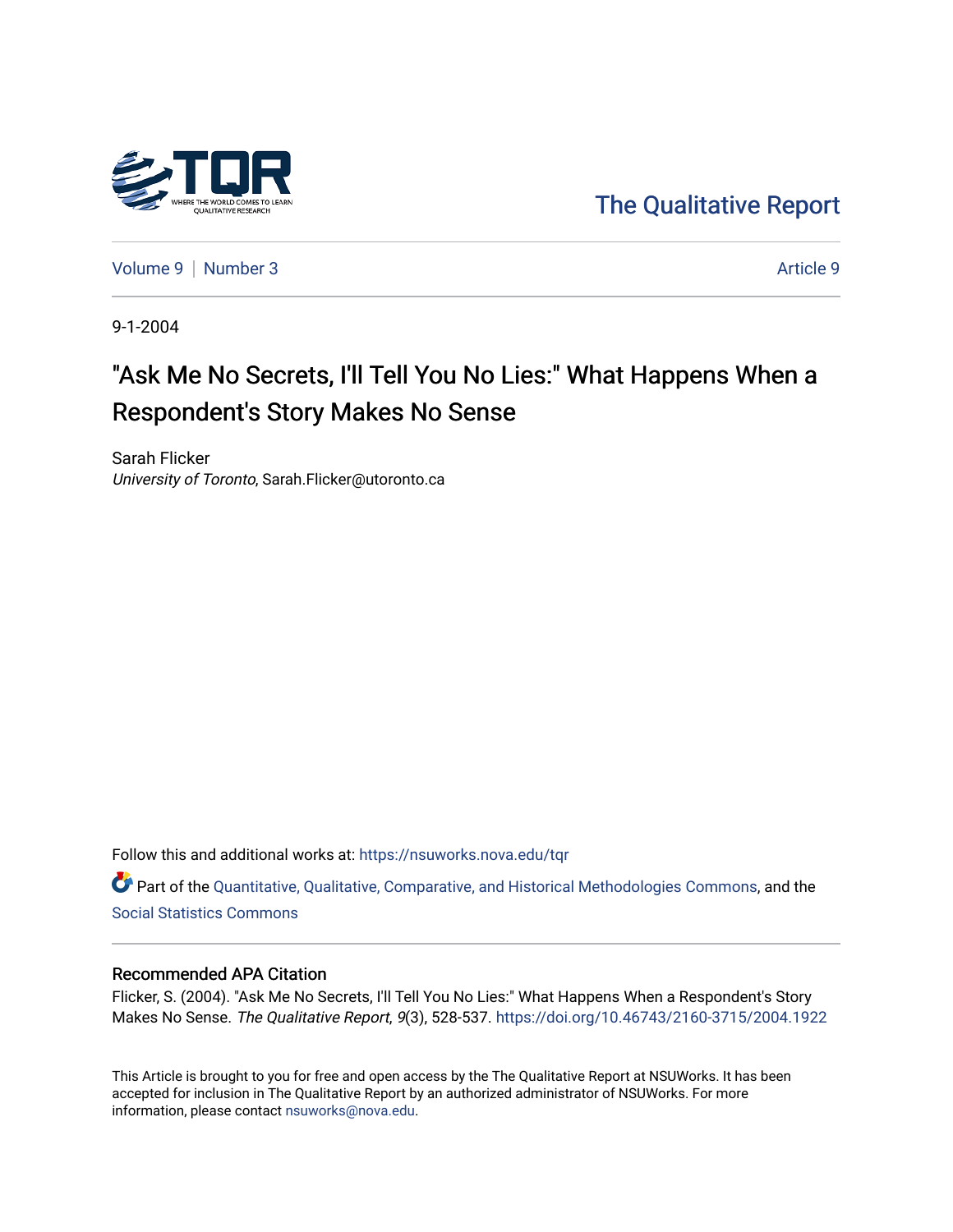

# "Ask Me No Secrets, I'll Tell You No Lies:" What Happens When a Respondent's Story Makes No Sense

# Abstract

In health research, we depend heavily on the goodwill of study participants. However, the whole social contract of health research is based on the premise that everyone comes to the research table with honorable intentions. What course should we take if we doubt the authenticity of our participants accounts? Through the use of an illustrative case study, this paper will explore three different ways of thinking about (and handling) implausible narratives.

# Keywords

Reliability, Validity, Trustworthiness, Self-report, Lies, Qualitative, and Community-Based Participatory Research

# Creative Commons License

# @ 090

This work is licensed under a [Creative Commons Attribution-Noncommercial-Share Alike 4.0 License](https://creativecommons.org/licenses/by-nc-sa/4.0/).

# Acknowledgements

I want to express my gratitude to the entire Positive Youth Project team– especially the youth who shared themselves and their stories. Many thanks to Harvey Skinner and Jeffery Aguinaldo for their valuable feedback on earlier drafts of this manuscript. Funds for this research were m a de possible by a grant from The Ontario HIV Treatment Network.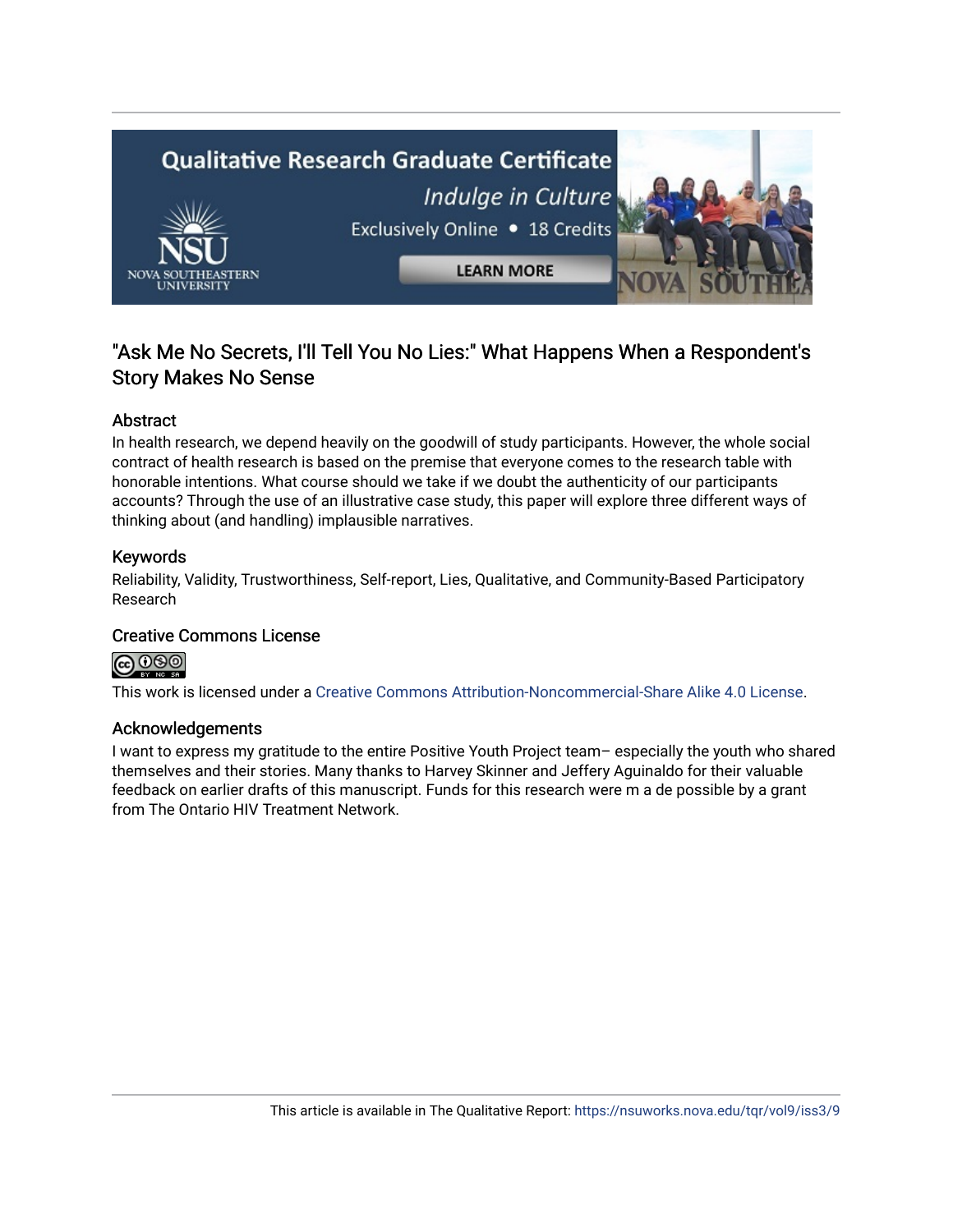# **"Ask Me No Secrets, I'll Tell You No Lies": What Happens When a Respondent's Story Makes No Sense**

**Sarah Flicker** 

University of Toronto, Ontario, Canada Department of Public Health Sciences

*In health research, we depend heavily on the goodwill of study participants. However, the whole social contract of health research is based on the premise that everyone comes to the research table with honorable intentions. What course should we take if we doubt the authenticity of our participants' accounts? Through the use of an illustrative case study, this paper will explore three different ways of thinking about (and handling) implausible narratives. Key Words: Reliability, Validity, Trustworthiness, Self-report, Lies, Qualitative, and Community-Based Participatory Research* 

# **Introduction**

In health research, we depend heavily on the goodwill of study participants. As health researchers, we ask questions to better understand people's experiences and their present state of health, illness, disease, and well-being (Nettleton, 1995). We depend on our research participants to answer our questions as honestly as possible. In turn, we attempt to treat their responses with confidentiality, care, and respect. We tell our respondents (and ourselves) that we will use the knowledge co-created in the interview interaction to better support, care for, and understand the problem(s) we are investigating. However, the whole social contract of health research is based on the premise that everyone comes to the research table with honorable intentions. What course should we take if we doubt the authenticity of our participants' accounts?

In quantitative research, a number of measures are taken to minimize subjectivity and maximize the potential for uncovering "objective realities." Much time and energy is spent on validating research instruments for consistency and reliability. Where possible, "objective" measurements (e.g., weight) and bio-markers (blood tests) are used to "validate" self-reports. Epidemiology, psychology and other health sciences that situate themselves in a positivist research tradition are very concerned about ensuring that data collected accurately represents reality. Quantitative and statistical methods texts go to great lengths describing how to do "reliability," "validity," and "consistency" checks using complex statistical methods. In addition, most quantitative research methods texts touch on approaches for dealing with "outliers" in large data sets.

By contrast, qualitative research methods texts rarely discuss or even mention what to do with data that makes little sense (Denzin & Lincoln, 2000; Miles & Huberman, 1984). While grounded theory scholars ask us to pay particular attention to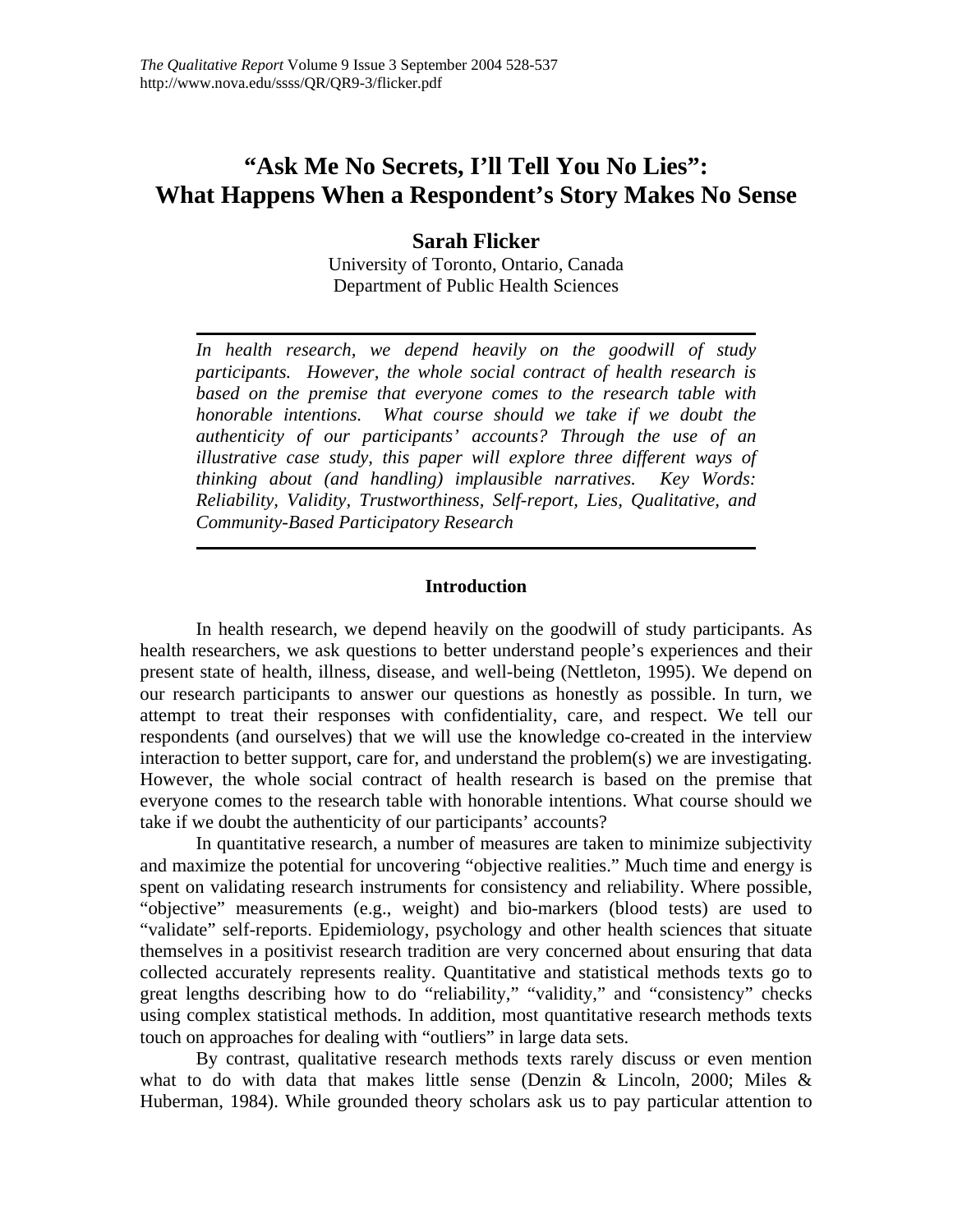disconfirming findings, they do not go into detail about what to do if you question the authenticity of a participant's account (Charmaz, 2000; Glaser & Strauss, 1967; Strauss & Corbin, 1990). Things become even murkier in research projects where we are interested in participants' own perceptions of their experiences or feelings. Often "objective measurements" are unavailable and undesirable. Thus, qualitative health researchers, more often than not, are left in the position of trying intuitively to tease out the importance of truth in people's claims.

 This paper discusses what happened when one young man volunteered for our study and told me a story about himself that was unlikely to be true. First, I will provide some background on the study and details about the case in question. Then, I will present three different ways of thinking about this narrative - offering the reader a chance to question his/her own assumptions about research. Finally, I will conclude with the implications of these different approaches for qualitative researchers and how we came to a resolution.

#### **Background**

 The Positive Youth Project (PYP) is a collaborative initiative of eleven youth and health-serving organizations that seek to improve the health of youth living with HIV. We conducted a province-wide needs assessment to examine what can be done to help support this marginalized group. We adopted a Community-Based Participatory Research (CBPR) approach (Minkler & Wallerstein, 2003). CBPR is not so much a set of methods, as a set of underlying beliefs and principles about the ways in which research ought to be conducted (Wallerstein  $& Duran, 2003$ ) It is a philosophy that privileges collaboration, participation and emancipatory social justice agendas over positivist notions of objectivity and the idea that science is apolitical (Hall, 1993). CBPR recognizes the limitations of "value-free" science and encourages critical, reflexive research.

CBPR projects bring together partners with diverse skills, knowledge, and expertise in order to enhance the relevance and usefulness of the data collected (Israel, Schulz, Parker, & Becker, 1998). CBPR is based on the premise that working with community members as co-researchers renders research more accessible, accountable, and relevant to real people's lives.

Furthermore, the very process of meaningful participation in CBPR can be transformative: through active engagement, individuals and communities may become more empowered and better equipped to make sustainable personal and social change (Maguire, 1987; Minkler & Wallerstein, 2003). By explicitly acknowledging the link between knowledge and power, CBPR projects attempt to disrupt traditional knowledge/power distributions (Mason & Boutilier, 1996). Through community-building and capacity enhancing exercises, those traditionally considered "research subjects" become the "active researchers" and are given the opportunity to set the research agenda. CBRP involves marginalized communities to examine the impacts of marginalization and attempts to reduce or eliminate it.

 In keeping with the principles of CBPR, a stakeholder working group of youth and professionals met regularly to come up with the "right" questions to ask and the best ways to ask them. The group collaboratively developed the research instruments and protocol. It was decided that the best methodological approach for answering our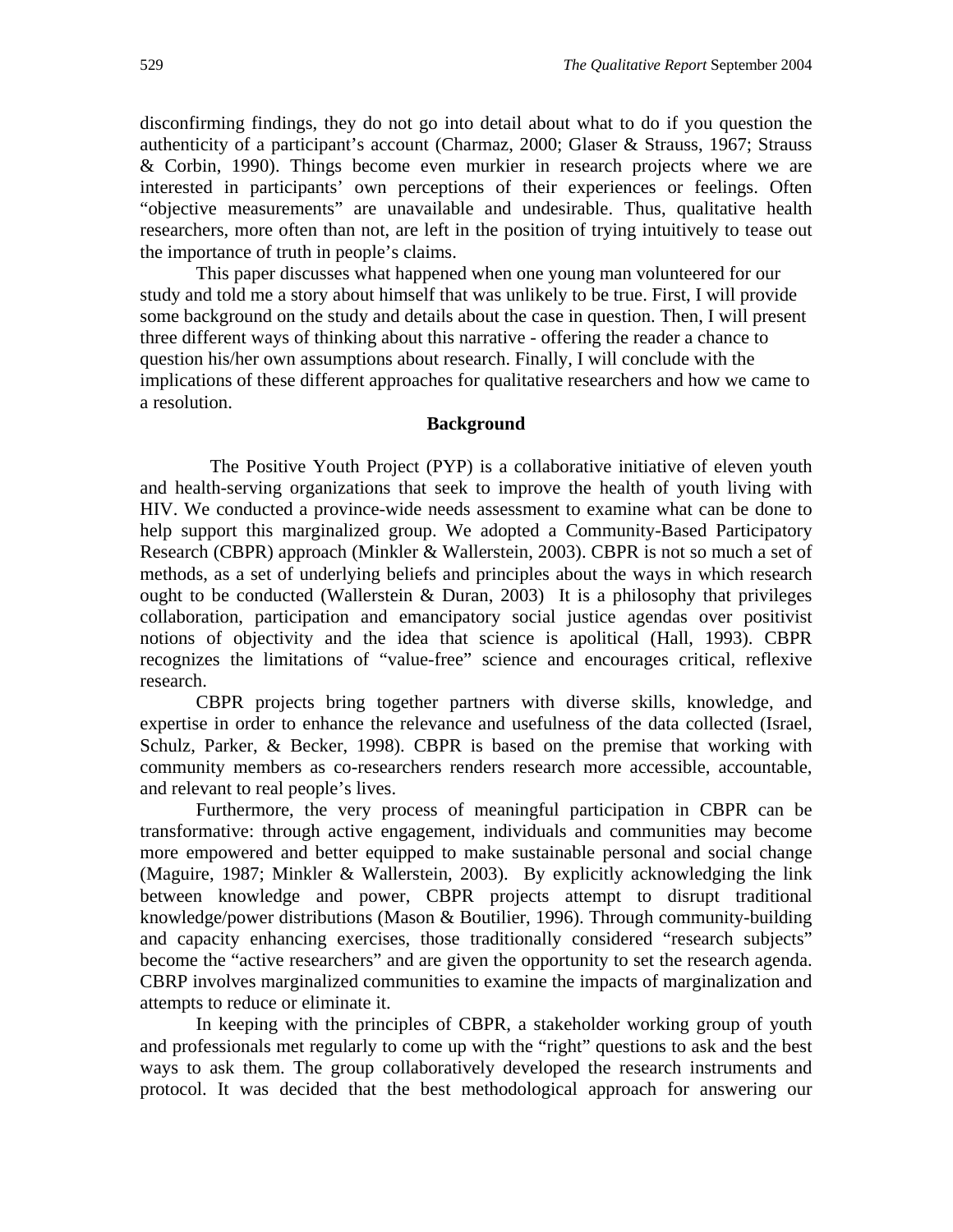questions would be to conduct thirty key informant interviews with a cross-section of HIV-positive young people in Ontario. The protocol received ethical clearance by the human subjects ethical review committee at the University of Toronto. In order to recruit young people, feelers were put out to a wide network of youth and health organizations across the province. Youth workers, health professionals, and community workers were asked to help "spread the word." They were provided with posters and information sheets about the project. Some approached youth directly; others simply put up posters in their reception areas. Youth approached the research office directly (either by phone or email). In order to ensure that they were eligible for participation, they were asked three questions:

- (1) How old are you?
- (2) Have you lived in Ontario the past three months? and
- (3) When were you diagnosed with HIV?

Youth between the ages of 12 and 24 who had lived in Ontario the past three months and reported a positive HIV diagnosis were considered eligible for participation. Youth were never asked for "confirming evidence" of their age or HIV status. Self-report was taken at face value.

 Youth were assured that interviews would be anonymous and confidential. As such, they were encouraged to come up with a pseudonym for participation and were never asked for identification of any sort. All data collection happened through anonymous face-to-face interviews. Only those youth that were interested in receiving a report about the project findings provided contact information. Youth received a \$20 honorarium for participation.

 During the interviews youth were asked to fill out a brief demographic survey and then to answer a series of "open-ended" questions. Youth were asked about four major areas of inquiry: their goals for the future, treatment and self-care issues, social support, and Internet use. Generally, interviews were audio-taped and transcribed verbatim. Two youth, however, objected to being audio-taped. In one case a youth opted to write out his own answers and in another, I took copious notes while interviewing. I personally conducted all the interviews.

 Given the tremendous stigma around HIV and the particular vulnerability of young positives, it was imperative that we create a safe space for young people to participate anonymously. As such, we did not ask for any contact information and so were unable to follow-up with any youth after their interview. In order to ensure data quality, a modified "member checking" system was used. HIV-positive youth (peer community members) were an integral part of the research team and provided valuable in-depth readings of transcripts that were stripped of key identifying information. In order to optimize rigor, a team of four youth and three professionals collaboratively read and coded each transcript and participated in the analysis.

 The results of the interviews are being used to guide program and policy recommendations for working with young people living with HIV in Ontario.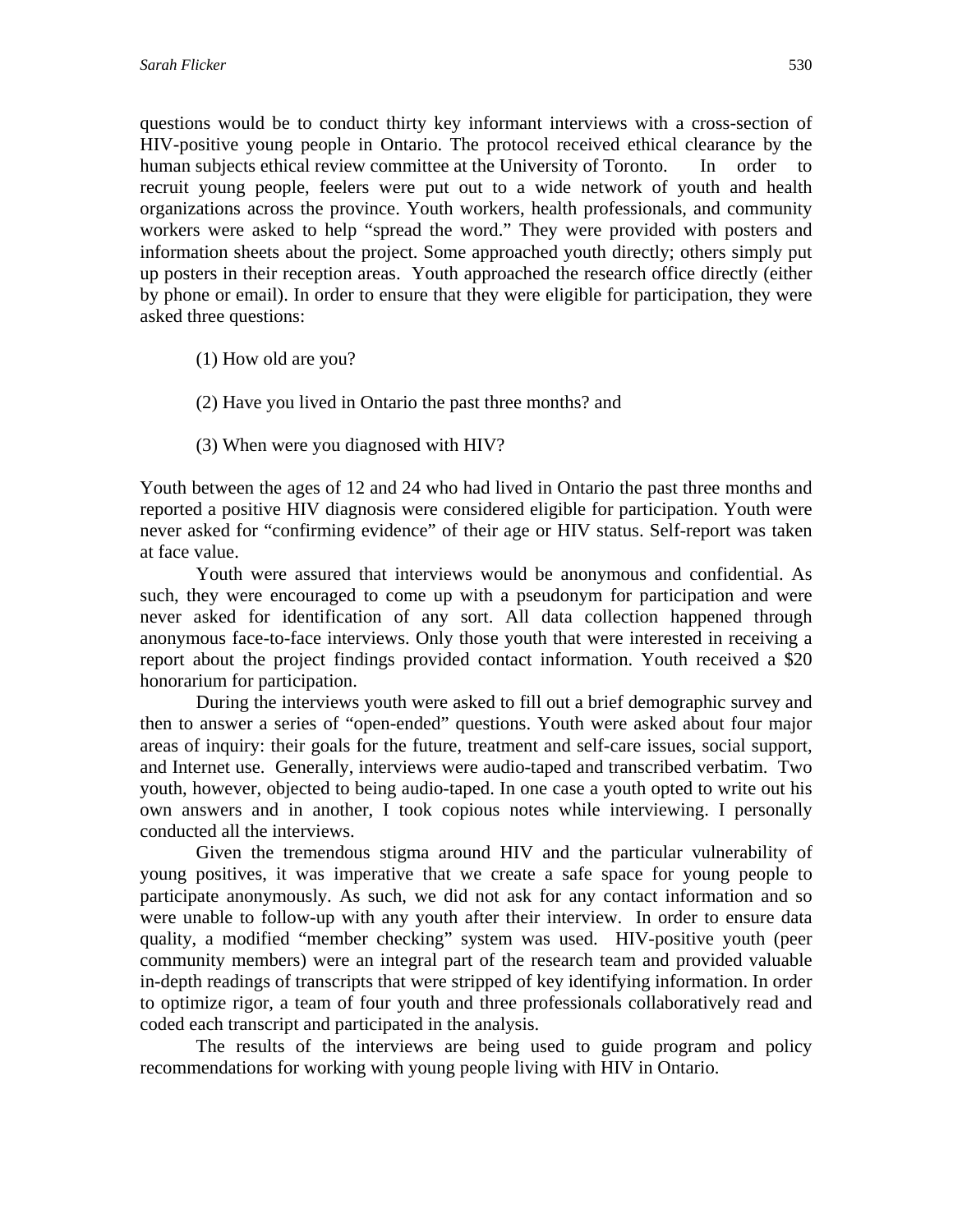#### **The Case**

 "James" is a 19-year-old street-involved Caucasian male. He saw a poster about the study at the shelter where he stays and contacted me because he wanted to participate. James arrived clean and well-groomed. He was alert, enthusiastic, and very open about himself and his story. A cheerful young man, James seemed happy to openly share his perspectives and experiences.

 Over the course of the interview however, James told me a number of "facts" that made me doubt parts of his story. He said that he was born with HIV; transmission was perinatal. Also, James stated that he and his mother are both well, although neither has ever been on medications to control their HIV. Furthermore, neither has ever been seriously ill or hospitalized. He said they were both managing on their own and that as long as they maintained a "positive outlook" they would be fine. He also mentioned six younger brothers and sisters, all of whom were HIV-free.

 In a qualitative interview, it is rare that a story comes out in a linear format. The facts that I have summarized "neatly" above came out interspersed over the course of our one hour conversation. Bits and pieces emerged as the conversation twisted and wound its way around. During the interview I tried to question James about his story. I probed around his experiences of illness. I asked him to clarify points on a number of occasions. I tried to balance being confrontational with maintaining a safe space for James to feel comfortable telling his story. I knew intuitively that something did not make sense. It was only after I listened to the tape again that I understood there was something amiss.

 His story is highly unlikely for several reasons. First, mortality from HIV/AIDS and related conditions in the early 1980's (pre-HAART era)<sup>1</sup> was much higher than it is today. A young woman who refused access to medical treatment for herself and her child was unlikely to survive 20 years. Furthermore, it is unlikely that a woman who was diagnosed with HIV and refusing medication would then go on to have six more children that would all be free of the virus. Finally, if in fact both James and his mother did live with HIV, it is virtually impossible that in the last 20 years neither of them would have run into serious health problems (and perhaps hospitalization) at some point for HIV/AIDS related complications.

 Studies that have looked at the relationship between self-report and sero-status as measured by blood samples have found that individuals are more likely to report a false negative than a false positive (Strauss, Rindskopf, Deren, & Falkin, 2001). These studies have consistently found that a small minority (1-2%) of those reporting a positive HIV diagnosis do not actually test positive for HIV in the laboratory (Latkin & Vlahov, 1998; Lima, Freidman, & Bastos, 1994; Lindan, Avins, & WJ, 1994; McCusker, Stoddard, & McCarthy, 1992; Ross, Loxley, & Wodak, 1993). While these studies have documented a "discrepancy," none have delved into the reasons why someone would self-report as being HIV positive when they were not. Nor do these studies show any major differences between those whose self-reports accurately represent their sero-status and those who do not.

1

<sup>&</sup>lt;sup>1</sup> HAART stands for Highly Active Anti-Retroviral Therapies, new drugs that only became available in the early 1990s that significantly improved the health outcomes for those accessing the therapy.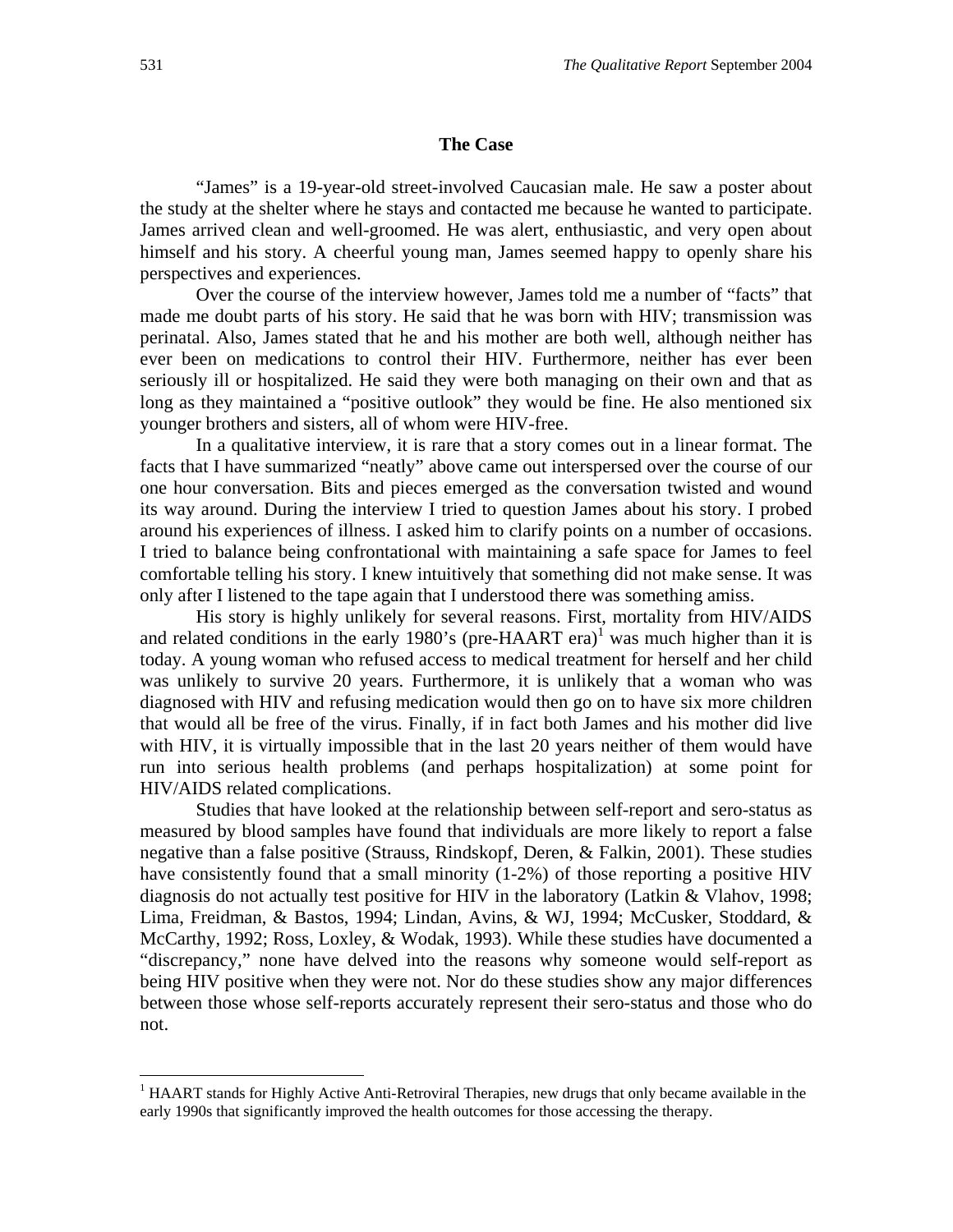# **The Cynic**

 My first reaction after considering the events of the interview was that there was an excellent chance that James made the whole thing up for the \$20 honorarium. As a young man who was street-involved, James experienced severe poverty and many social, structural, and psychological barriers to paid employment. There are few opportunities for young men to "earn" \$20 in the space of an hour with minimal effort. Thus, one interpretation of the account he presented in the interview is that it was entirely fabricated. James may have been a perfectly healthy and enterprising young man who saw an opportunity to make a quick buck.

 If this were indeed the case, then the best approach might be to simply not include his responses in the analysis because he did not meet the basic inclusion/exclusion criteria.

# **The Skeptic**

 Another interpretation of the events that transpired might be that only some or a part of his story was fabricated. Perhaps the assurances of anonymity and confidentiality allowed him to overcome the stigma of identifying himself as a person living with HIV, but did not make him comfortable enough to discuss how (or when) he was infected with the virus. Perhaps discussing injection drug use and/or unprotected sex was considered too taboo. James might have been willing to disclose his HIV status, but unwilling to discuss his route of transmission.

 If this were indeed the case, then the situation is more difficult. There is no clearcut way to proceed. The very act of introducing one logistical inconsistency into his story makes the researcher cast doubt on the entire narrative. If James was willing to lie/fabricate/distort one aspect of his story, how are we to know whether there was any shred of "truth" at all?

 Perhaps the best approach is to treat everything he says with a "grain of salt." Rather than outright including/excluding him for analysis, the approach might be to look at whether his comments and insights are in line with what other people are saying/experiencing, or whether they are very different and need to be thought about.

#### **The Seeker**

 Another way of thinking about the interview is asking whether it really matters if James indeed has HIV or how he got it. So long as he self-identifies, within this context he has a story to tell and therefore his accounts "count." As someone who lives in a youth shelter that is populated with other young people living with HIV, and as a young person who engages in behaviours that put him at increased risk of transmission, perhaps his account as a person affected socially and emotionally (if not necessarily physically) is valid, important, and needs to be heard. His story may have important things to tell us, regardless of the absolute "truth" of his words. Taking this approach, one might include James' narrative as an equally valid voice among many in the analysis.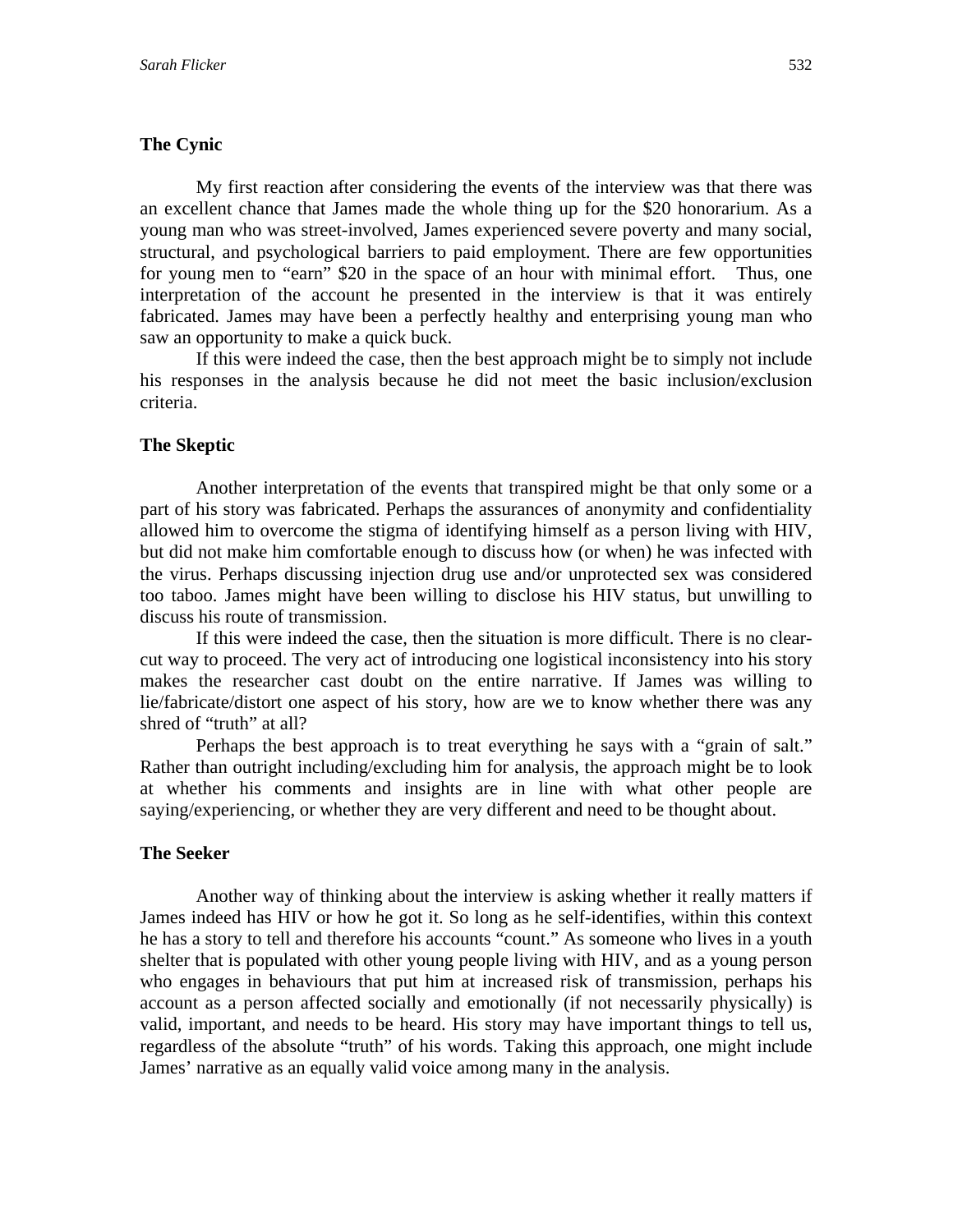# Table 1

### *Three Approaches to Dealing with Uncertainty in Research*

| <b>Approaches</b> | <b>James' Behaviour</b>                                                   | What to do                                                               |
|-------------------|---------------------------------------------------------------------------|--------------------------------------------------------------------------|
| The Cynic         | He lied and can't be trusted                                              | Exclude him for analysis                                                 |
| The Skeptic       | He misrepresented some<br>aspects of his story, but<br>perhaps not others | Tentatively include him in analysis,<br>but treat with a "grain of salt" |
| The Seeker        | Does it matter whether he told<br>the truth or lied?                      | Include him in analysis                                                  |

### **Considering the Three Approaches**

 Underlying each of these three approaches to understanding and dealing with inconsistencies are different ontological and epistemological approaches to conducting research (Table 1). Ultimately, the researcher needs to ask: what is the primary purpose for doing this research and how does one understand 'truth' and the social contract of research? As Chamberlain argues, methods and methodological approaches ought to stem clearly from theoretical and epistemological choices (Chamberlain, 1999).

 Constructivist and post-modern scholars argue that there is no singular universal truth (Lather, 1991). Instead they posit that qualitative researchers ought to be concerned with "describing, interpreting, and understanding the meanings which people attribute to their existence and their world" (Cutliffe & McKenna, 1999). Nevertheless, questions of validity still come to the fore (Cresswell, 1998). Even those researchers steeped in interpretive traditions remain concerned about the *trustworthiness* and *authenticity* of their data (Lincoln & Guba, 1985).

Despite the importance of thinking about standards of data quality and verification, research methods texts tend to focus on how to ensure that data analysis happens in a stringent and ethical manner. Few deal with the problem of informants misrepresenting themselves. Berg suggests that "frauds, hoaxes, and forgeries" are not uncommon (Berg, 1989). Similarly, Van Maanen (1990) argues that there are three main reasons for informants to provide unclear stories: 1) wanting to mislead researchers, 2) lying about things they are shy about, and 3) being deluded because they may be misinformed. Gorden suggests that sometimes respondents can avoid appearing uncooperative by responding voluminously with irrelevancies or misinformation. This presents a challenge in the interview. Yet, these researchers offer little in the way of suggestions around data management.

 By contrast, Taylor and Bogdan suggest that "the best way to deal with contradictions and internal inconsistencies is to raise the issue directly… what are suspected lies and deceptions often turn out to be misunderstandings or sincere changes in a person's perspective" (Taylor & Bogdan, 1984). Similarly, Lincoln and Guba (1985) suggest that prolonged engagement is essential to the enhancement of trustworthiness and credibility. However, if the inconsistencies only become clear after the fact, and the research that is conducted is done in such a way that it is impractical or impossible to try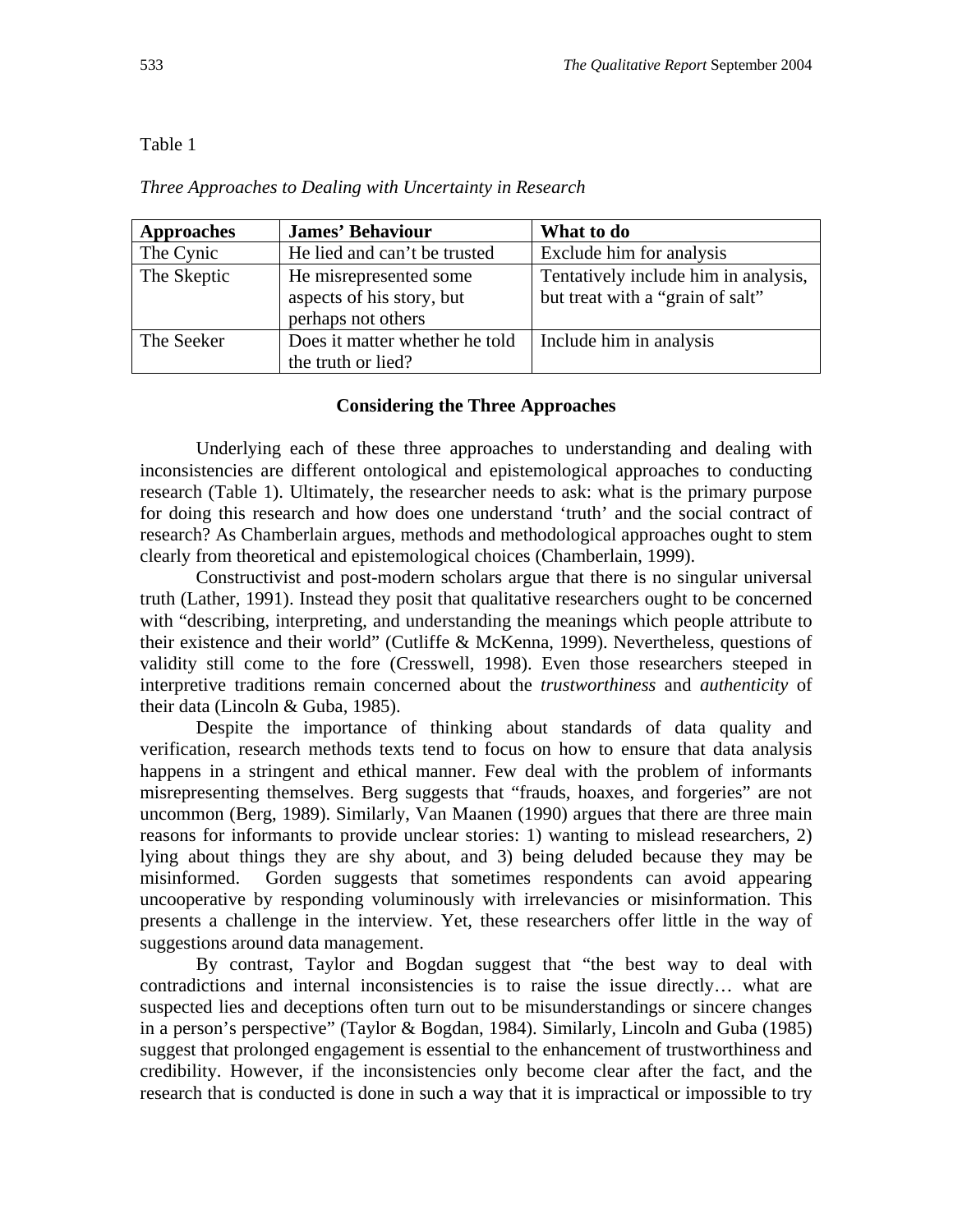and reconnect with an informant (as was this case in this particular study), we are left in a similar conundrum.

 Aguinaldo argues that we need to shift from asking, "is this valid research?" and begin asking the question, "what is this research valid for?" (Aguinaldo, 2004). Ultimately, depending on how we imagine our role as researchers and the possibilities for our research findings, different approaches to managing data become apparent.

# **A Resolution**

 Given that this interview took place in the context of community-based participatory research project, the question of what to do with James's story was brought back to the larger stakeholder group (of HIV positive youth and community-based organization representatives) that designed the study. The discussions lead to a lengthy debate about what it means to be the "arbitrator" of truth. Many on the team felt very strongly that we needed to include all the voices we heard, and that everybody lies sometimes and that it was OK. Others on the team were very disturbed by the inconsistencies and were eager to disregard the interview.

 Ultimately, we decided to "compromise" and took the "skeptic" approach. We included James' narrative in analyses but were very attentive to which "pieces of data" came from his interview. However, the whole experience gave us an important opportunity to check our underlying theoretical and epistemological choices. The chance to discuss, clarify, and re-evaluate the purpose of our approach to research was welcome and allowed for a deeper, richer, and more honest dialogue around analysis and interpretation of the data we collected.

## **Conclusion**

 Because of the stigma around HIV, our team had spent a great deal of time and energy brainstorming around how we could reduce barriers to participation for young people. The protocol was designed to make it as easy as possible for youth to participate. In our efforts to minimize intrusiveness and maximize privacy, we inadvertently left ourselves open to this complicated scenario. It never occurred to any of us that anyone would *want* to participate in a study about HIV if they were not in fact "positive" themselves. In retrospect, it seems difficult to imagine how we could have prevented this unlikely scenario. Given the nature of the study, and the invasiveness of HIV testing (e.g., drawing blood), relying on self-report made the most sense. While strict biomarkers (blood samples), may have resolved some of the issues (e.g., whether James in fact had HIV), it would not have necessarily helped us make sense of other inconsistencies (e.g., perinatal transmission). Furthermore, given our budgetary constraints and the challenges of recruitment, asking for biomarkers was simply unfeasible.

 Alternative interviewing strategies might have helped. Interviews are a negotiation between two people (the researcher and the participant). The relationship that is formed in the interaction can have significant impacts on the types of stories that people tell (Fontana & Frey, 2000). Perhaps if I had been quicker to spot the inconsistencies in James's story, I might have been more assertive about challenging him. Certainly, upon reviewing the transcripts, I am struck by how cautious I was to point out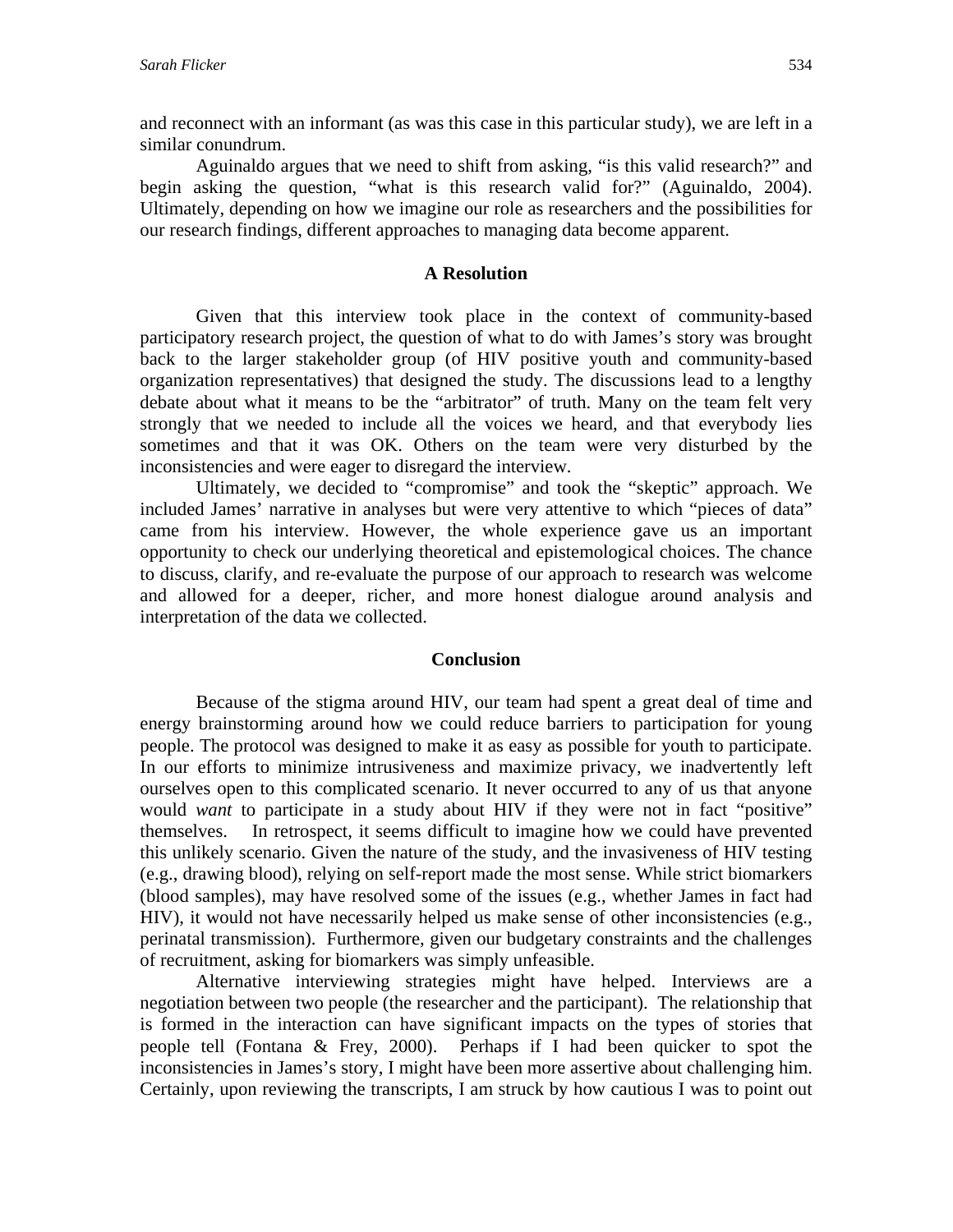these irregularities at the time. My discomfort with confrontation and emphasis on creating a safe and welcoming space for him to participate may have ultimately proved to be a poor strategy. In the future, I might be more assertive about surfacing my discomfort.

 A third strategy for minimizing the likelihood of this happening might have been to ask all participants to provide some kind of follow-up contact information. While, it would certainly have helped in this case, I am quite certain that it would have made our recruitment job virtually impossible. As it was, youth that approached the research office were extremely hesitant about study participation. It was only through ensuring absolute confidentiality and anonymity that some of our participants agreed to participate. Given the transient nature of many of these young people's lives (more than half of those interviewed were street-involved), asking youth to come to in for a follow-up interview may also have proved an insurmountable barrier to participation.

 Nevertheless, in the future, more attention needs to be paid up front to the possibilities of dishonesty. Had our team negotiated earlier what to do with stories that made little sense, we might have been able to imagine creative possibilities for addressing these concerns. Furthermore, I may have been more attentive to the possibilities "in the moment." Other researchers may want to take some time to reflect on the pros and cons of these (and other) strategies as they plan new and evolving research protocols.

 This experience certainly challenged my understanding of the roles of researchers and participants. As a young researcher new to the field of HIV research, I was quite surprised to find myself in a situation where I doubted the narrative a respondent presented. I was extremely grateful that my first encounter with this kind of difficulty happened in the context of a community-based research project. As such, I did not have to face these difficult dilemmas alone. There was a team of active, engaged, and knowledgeable co-researchers who were there to challenge (and re-challenge) our collective assumptions. Ultimately, the process of collaborative consensus was extremely enriching. Having a diverse group of individuals from a wide variety of academic and life-experience backgrounds grapple with these difficult issues and contemplate the meaning(s) of "truth" in research only serves to enrich our process.

#### **References**

- Aguinaldo, J. P. (2004). Rethinking validity in qualitative research from a social constructionist perspective: From "Is this valid research?" to "What is this research valid for?" *The Qualitative Report, 9*(1), 127-136. Retrieved November 22, 2004, from http://www.nova.edu/ssss/QR/QR9-1/aguinaldo.pdf
- Berg, B. (1989). *Qualitative research methods for social sciences*. Boston: Allyn & Bacon.
- Chamberlain, K. (1999). Methodolatry and qualitative health research. *Journal of Health Psychology, 5*(3), 285-296.
- Charmaz, K. (2000). Grounded theory: Objectivist and constructivist methods. In N. K. Denzin & Y. S. Lincoln (Eds.), *Handbook of qualitative research* (2nd ed., pp. 509-536). Thousand Oaks, CA: Sage.
- Cresswell, J. (1998). *Qualitative inquiry and research design: Choosing among five traditions*. Thousand Oaks, CA: Sage.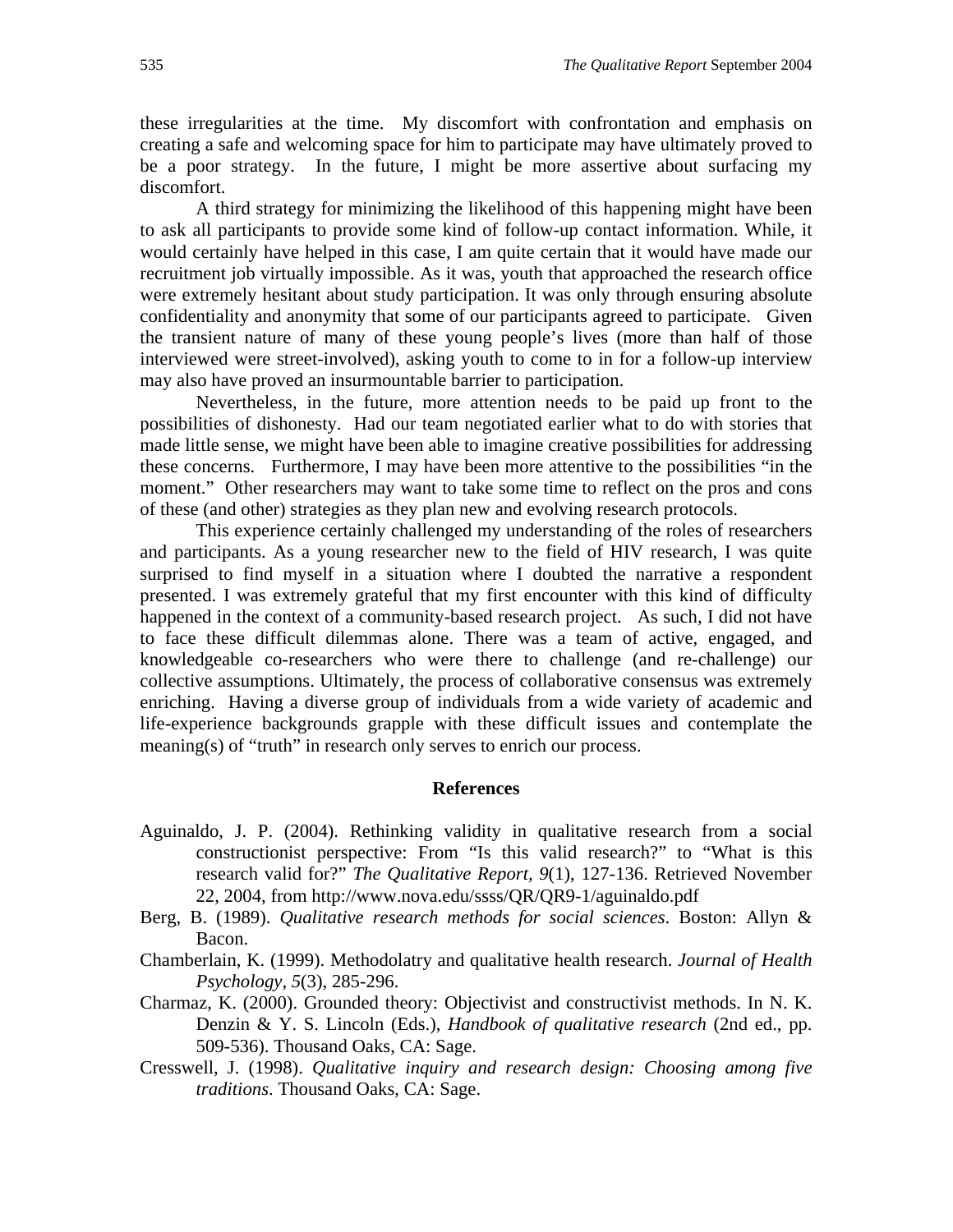- Cutliffe, J., & McKenna, H. (1999). Establishing the credibility of qualitative research findings: The plot thickens. *Journal of Advanced Nursing, 30*(2), 374-380.
- Denzin, N. K., & Lincoln, Y. S. (2000). *Handbook of qualitative research* (2nd ed.). Thousand Oaks, CA: Sage.
- Fontana, A., & Frey, J. H. (2000). The interview: From structured questions to negotiated text. In N. K. Denzin & Y. S. Lincoln (Eds.), *Handbook of qualitative research* (2nd ed., pp. 645-672).
- Glaser, B. G., & Strauss, A. L. (1967). *The discovery of grounded theory: Strategies for qualitative research*. Chicago: Aldine.
- Gorden. (1987). *Interviewing* (4th ed.). Chicago: Dorsey Press.
- Hall, B. (1993). Introduction. In P. Park, M. Brydon-Miller, B. Hall, & T. Jackson (Eds.), *Voices of Change: Participatory Research in the United States and Canada* (pp. xiii-xxii). Toronto, Ontario, Canada: OISE Press.
- Israel, B., Schulz, A., Parker, E., & Becker, A. (1998). Review of community-based research: Assessing partnership approaches to improve public health. *Annual Reviews of Public Health, 19*(1), 173-194.
- Lather, P. (1991). *Getting smart: Feminist research pedagogy with/in the postmodern*. New York: Routledge.
- Latkin, C. A., & Vlahov, D. (1998). Socially desirable response tendency as a correlate of accuracy of self-reported HIV serostatus for HIV seropositive injection drug users. *Addiction, 93*(8), 1191-1197.
- Lima, E., Freidman, S., & Bastos, F. (1994). Risk factors for HIV-1 seroprevalence among drug injectors in the cocaine-using environment of Rio de Janeiro. *Addiction., 89*(6), 689-698.
- Lincoln, Y. S., & Guba, E. (1985). *Naturalistic inquiry*. Beverly Hills, CA: Sage.
- Lindan, C., Avins, A., & WJ, W. (1994). Levels of HIV testing and low validity of selfreported test results among alcoholics and drug users. *AIDS, 8*, 1149-1155.
- Maguire, P. (1987). *Doing participatory research: A feminist approach*. Amherst: University of Massachusetts.
- Mason, R., & Boutilier, M. (1996). The challenge of genuine power sharing in participatory research: The gap between theory and practice. *Canadian Journal of Community Psychology, 15*(2), 145-152.
- McCusker, J., Stoddard, A., & McCarthy, E. (1992). Validity of self-reported HIV antibody test results. *American Journal of Public Health, 82*, 567-569.
- Miles, M. B., & Huberman, A. M. (1984). *Qualitative data analysis: A sourcebook of new methods*. Beverly Hills, CA: Sage.
- Minkler, M., & Wallerstein, N. (2003). *Community-based participatory research for health*. San Francisco, CA: Jossey-Bass.
- Nettleton, S. (1995). *The sociology of health and illness*. Cambridge, MA: Polity Press.
- Ross, M., Loxley, W., & Wodak, A. (1993). Drug users' self-reported false positive HIV status. *American Journal of Public Health, 83*, 1349-1351.
- Strauss, A. L., & Corbin, J. (1990). *Basics of qualitative research: Grounded theory procedures and techniques*. Newbury Park, CA: Sage.
- Strauss, S., Rindskopf, D. M., Deren, S., & Falkin, G. (2001). Concurance of drug users' self-report of current HIV status and serotest results. *Journal of Acquired Immune Deficiency Syndrome, 27*(3), 301-307.